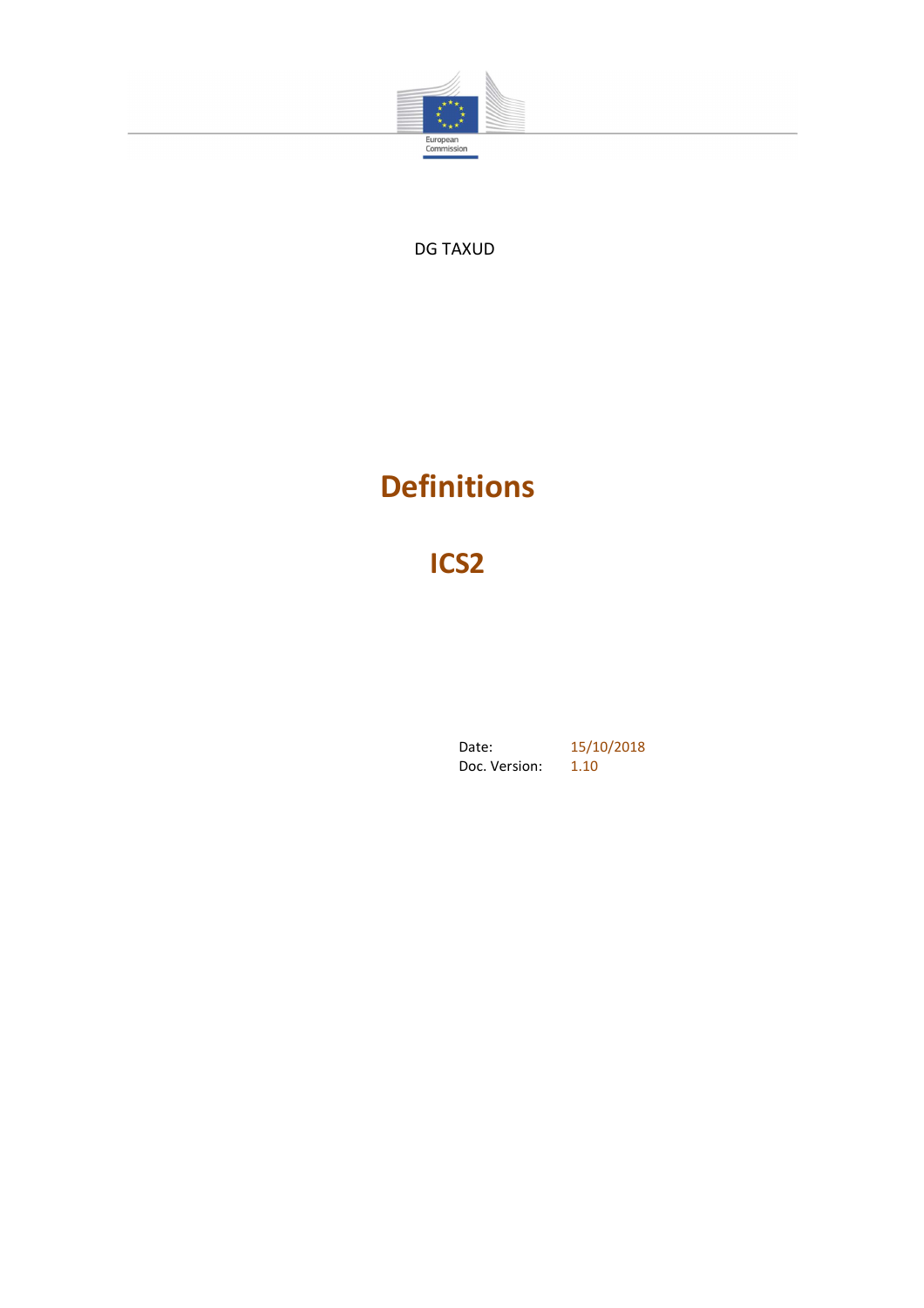#### **Document Control Information**

| <b>Settings</b>         | <b>Value</b>               |
|-------------------------|----------------------------|
| <b>Document Title:</b>  | Definitions                |
| <b>Project Title:</b>   | ICS <sub>2</sub>           |
| <b>Document Author:</b> | DG TAXUD ICS2 Project team |
| <b>Project Owner:</b>   | DG TAXUD ICS2 Project team |
| Doc. Version:           | 1.10                       |
| Sensitivity:            | <b>Basic</b>               |
| Date:                   | 15/10/2018                 |

#### **Document Approver(s) and Reviewer(s):**

NOTE: All Approvers are required. Records of each approver must be maintained. All Reviewers in the list are considered required unless explicitly listed as Optional.

| <b>Name</b>   | Role | <b>Action</b> | <b>Date</b> |
|---------------|------|---------------|-------------|
| ECCG          |      | Approve       |             |
| <b>RIMSCO</b> |      | Review        |             |
| <b>TCG</b>    |      | Review        |             |

#### **Document history:**

The Document Author is authorized to make the following types of changes to the document without requiring that the document be re-approved:

- Editorial, formatting, and spelling
- Clarification

To request a change to this document, contact the Document Author or Owner.

Changes to this document are summarized in the following table in reverse chronological order (latest version first).

| <b>Revision</b> | Date       | <b>Created by</b> | <b>Short Description of Changes</b> |
|-----------------|------------|-------------------|-------------------------------------|
| 1.0             | 07/05/2018 | <b>DG TAXUD</b>   | Initial version                     |
| 1.10            | 15/10/2018 | <b>IDG TAXUD</b>  | Implementing updates for Release 1  |
|                 |            |                   |                                     |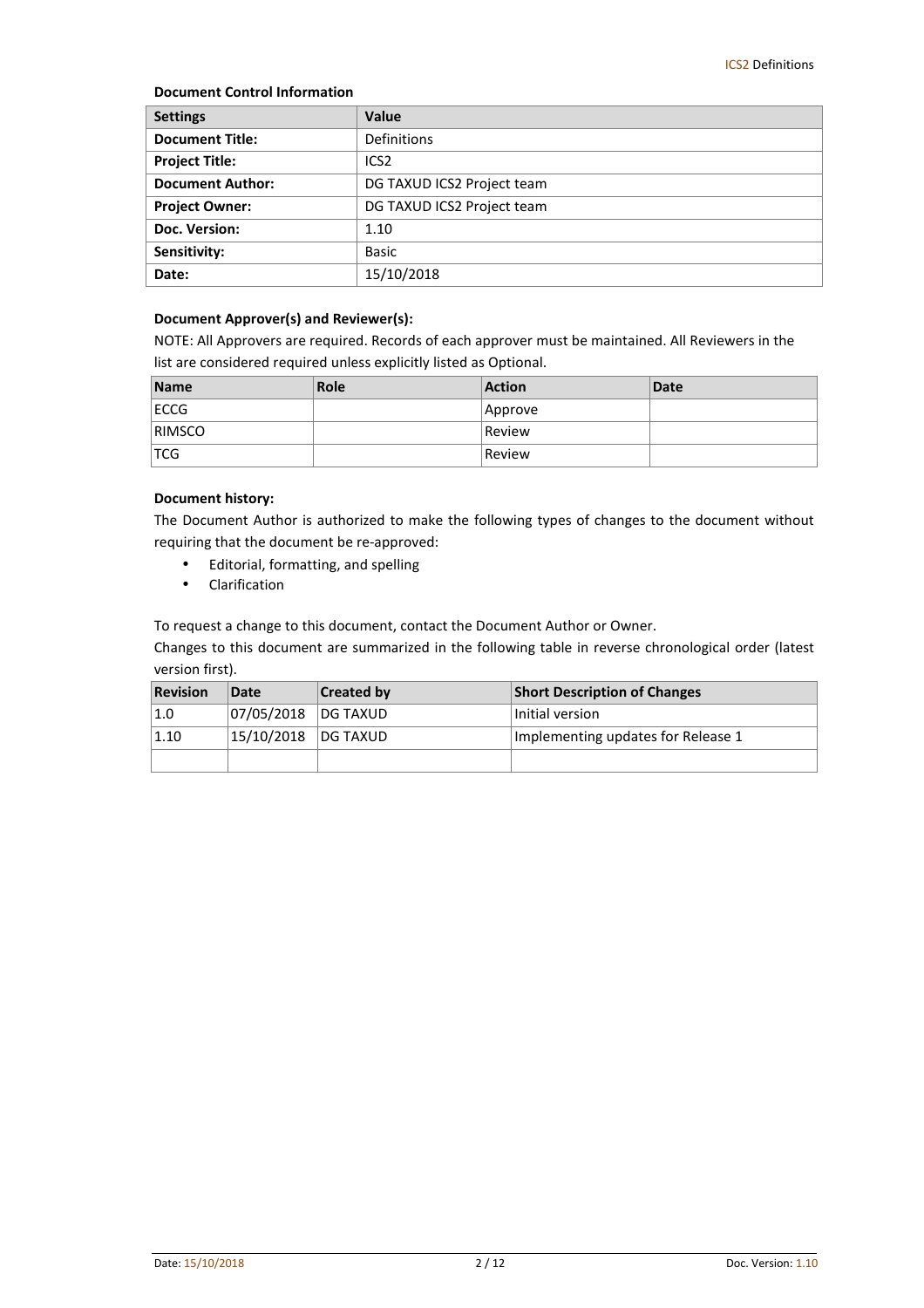#### **TABLE OF CONTENTS**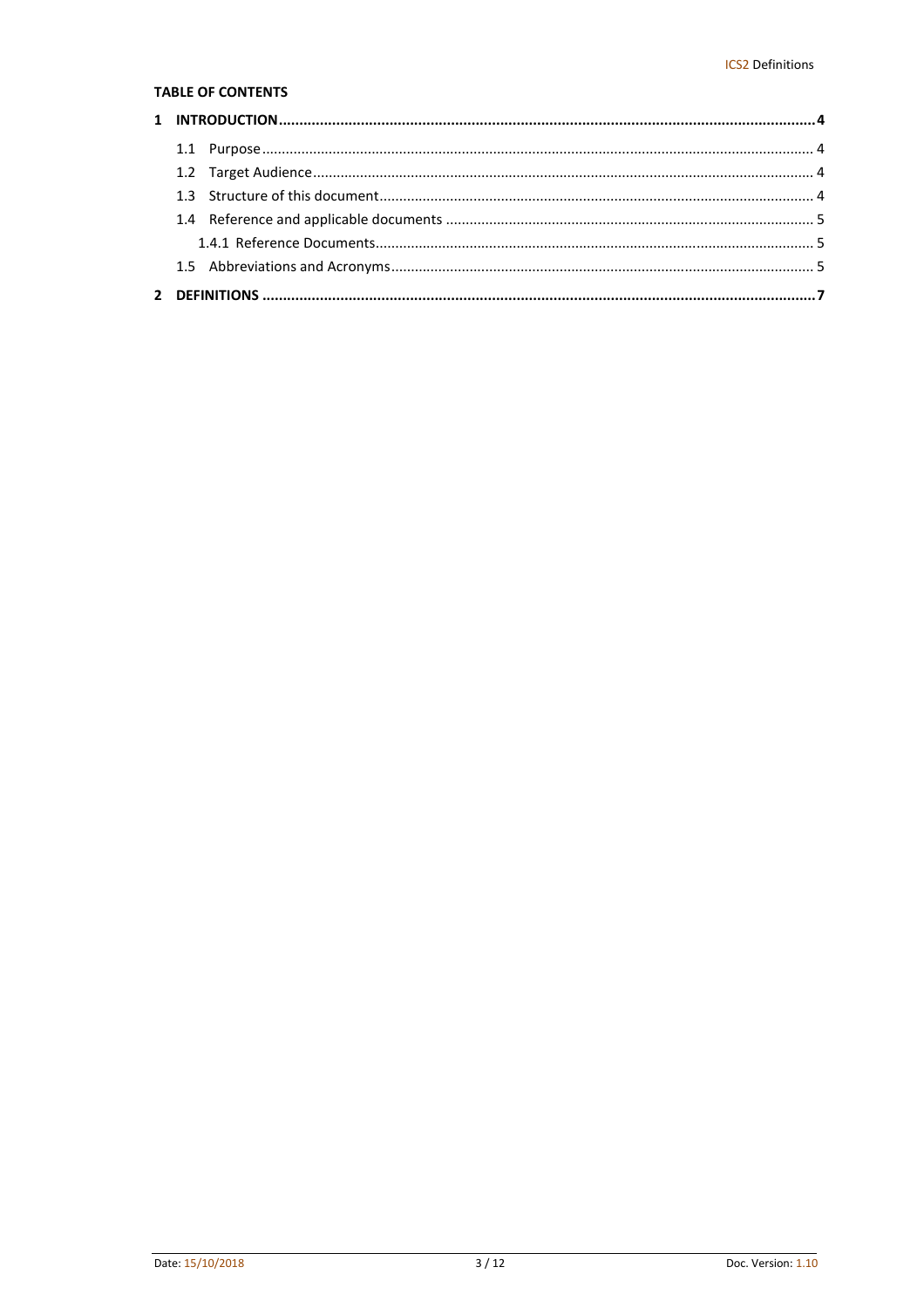#### **1 INTRODUCTION**

### **1.1 Purpose**

This document provides definitions used in ICS2 Common Functional System Specifications and other relevant documents.

# **1.2 Target Audience**

The intended audience for this document are the representatives of the Member States and trade, any person involved in ICS2 project.

### **1.3 Structure of this document**

The present document contains the following chapters:

- **Chapter 1 Introduction**: describes the scope and the objectives of the document;
- **Chapter 2 Definitions:** provides a list of rules to be used in ICS2 information exchange messages.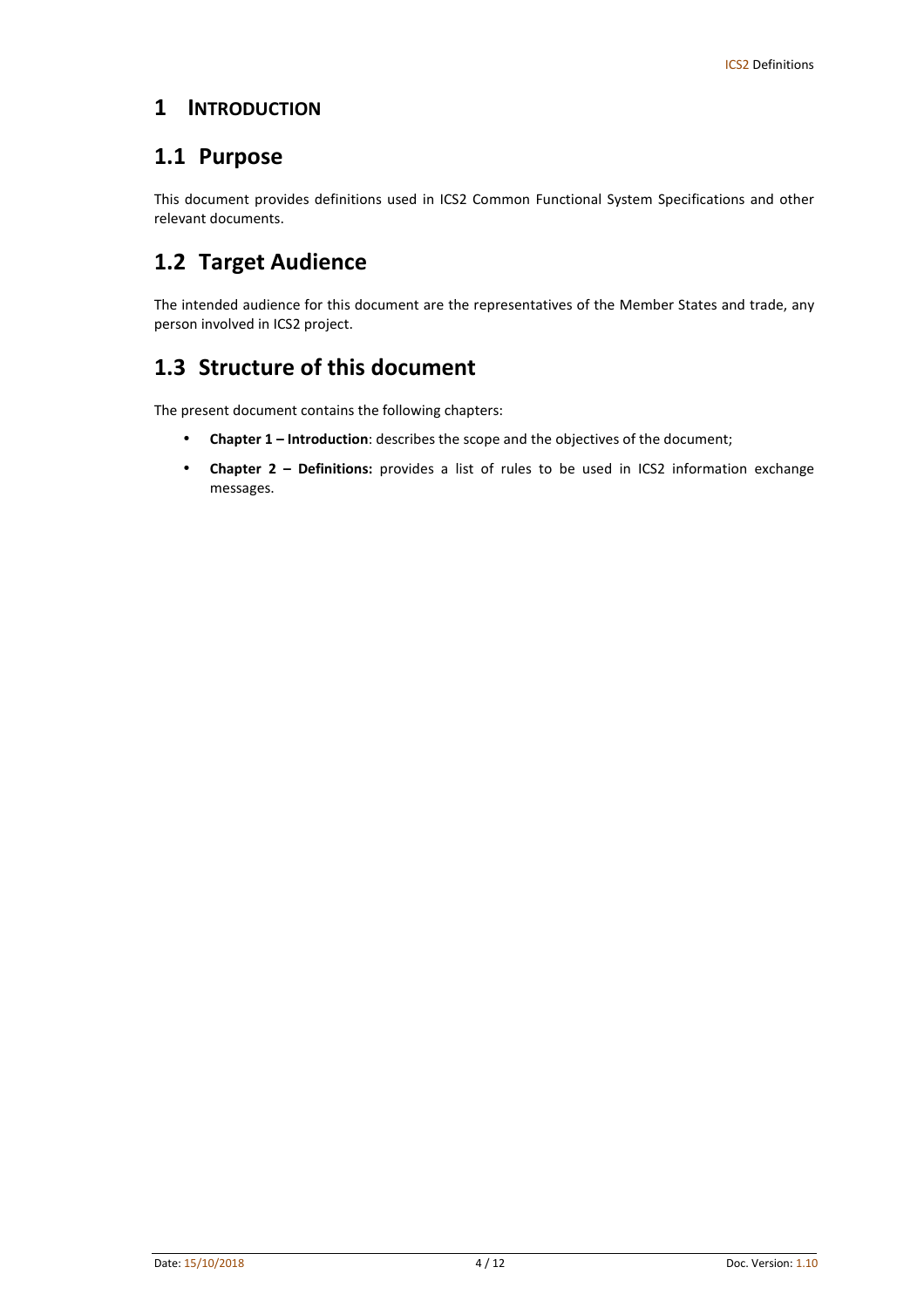# **1.4 Reference and applicable documents**

### **1.4.1 Reference Documents**

| Ref.             | <b>Title</b>                                                                                                                                                                                                                                                        | Reference | <b>Version</b> | Date       |
|------------------|---------------------------------------------------------------------------------------------------------------------------------------------------------------------------------------------------------------------------------------------------------------------|-----------|----------------|------------|
| R01              | Regulation (EU) No 952/2013 of the European<br>Parliament and of the Council of 9 October 2013<br>laying down the Union Customs Code                                                                                                                                |           |                | 9/10/2013  |
| R02              | Commission Delegated Regulation (EU)<br>2015/2446 of 28 July 2015 supplementing<br>Regulation (EU) No 952/2013 of the European<br>Parliament and of the Council as regards detailed<br>rules concerning certain provisions of the Union<br>Customs Code             |           |                | 28/07/2015 |
| R <sub>0</sub> 3 | Commission Implementing Regulation (EU)<br>2015/2447 of 24 November 2015 laying down<br>detailed rules for implementing certain<br>provisions of Regulation (EU) No 952/2013 of the<br>European Parliament and of the Council laying<br>down the Union Customs Code |           |                | 24/11/2015 |

*Table 1: Reference documents* 

# **1.5 Abbreviations and Acronyms**

| <b>Abbreviation/Acronym</b> | <b>Definition</b>                                 |
|-----------------------------|---------------------------------------------------|
| <b>AEO</b>                  | Authorised Economic Operator                      |
| AWB                         | Air Waybill                                       |
| <b>BoL</b>                  | <b>Bill of Lading</b>                             |
| <b>CFSS</b>                 | <b>Common Functional System Specifications</b>    |
| <b>COFE</b>                 | <b>Customs Office of First Entry</b>              |
| <b>CRC</b>                  | Common Risk Criteria                              |
| CRMS <sub>2</sub>           | <b>Customs Risk Management System 2</b>           |
| D.E.                        | Data Element                                      |
| <b>DNL</b>                  | Do Not Load                                       |
| <b>ENS</b>                  | <b>Entry Summary Declaration</b>                  |
| EO                          | Economic Operator                                 |
| <b>EORI</b>                 | Economic Operator Registration and Identification |
| e-RA                        | e-Risk Analysis                                   |
| EU                          | European Union                                    |
| <b>HAWB</b>                 | House Air Waybill                                 |
| <b>HBoL</b>                 | House Bill of Lading                              |
| <b>HRCM</b>                 | High Risk Cargo and Mail                          |
| ICS <sub>2</sub>            | Import Control System 2                           |
| <b>IMO</b>                  | International Maritime Organization               |
| <b>IMS</b>                  | <b>Involved Member State</b>                      |
| <b>MAWB</b>                 | Master Air Waybill                                |
| <b>MBoL</b>                 | Master Bill of Lading                             |
| <b>MRN</b>                  | Master Reference Number                           |
| <b>MS</b>                   | <b>Member State</b>                               |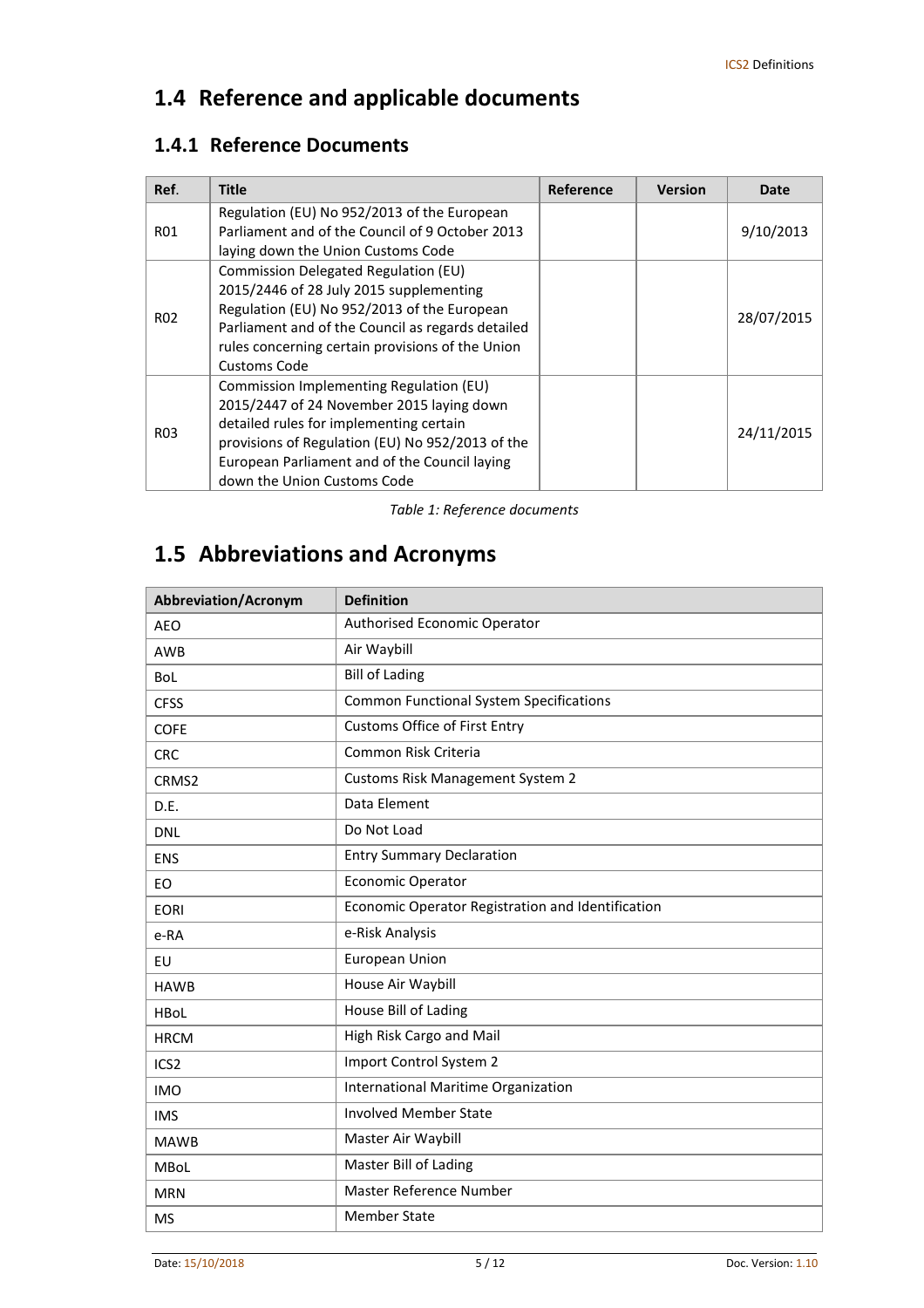| <b>NES</b>   | National Entry System                                                                                                                                                                                                                             |
|--------------|---------------------------------------------------------------------------------------------------------------------------------------------------------------------------------------------------------------------------------------------------|
| <b>NVOCC</b> | Non-Vessel Operating Common Carrier                                                                                                                                                                                                               |
| <b>PLACI</b> | Pre-loading Air Cargo Information                                                                                                                                                                                                                 |
| RfI          | Request for Information                                                                                                                                                                                                                           |
| <b>RfS</b>   | Request for Screening                                                                                                                                                                                                                             |
| <b>RMS</b>   | Responsible Member State                                                                                                                                                                                                                          |
| <b>TARIC</b> | Integrated Tariff of European Union                                                                                                                                                                                                               |
| <b>UCC</b>   | Regulation (EU) No 952/2013 of the European Parliament and of the<br>Council of 9 October 2013 laying down the Union Customs Code                                                                                                                 |
| UCC DA       | Commission Delegated Regulation (EU) 2015/2446 of 28 July 2015<br>supplementing Regulation (EU) No 952/2013 of the European Parliament<br>and of the Council as regards detailed rules concerning certain provisions<br>of the Union Customs Code |
| <b>ULK</b>   | Unique Linking Key                                                                                                                                                                                                                                |

*Table 2: Abbreviations and acronyms*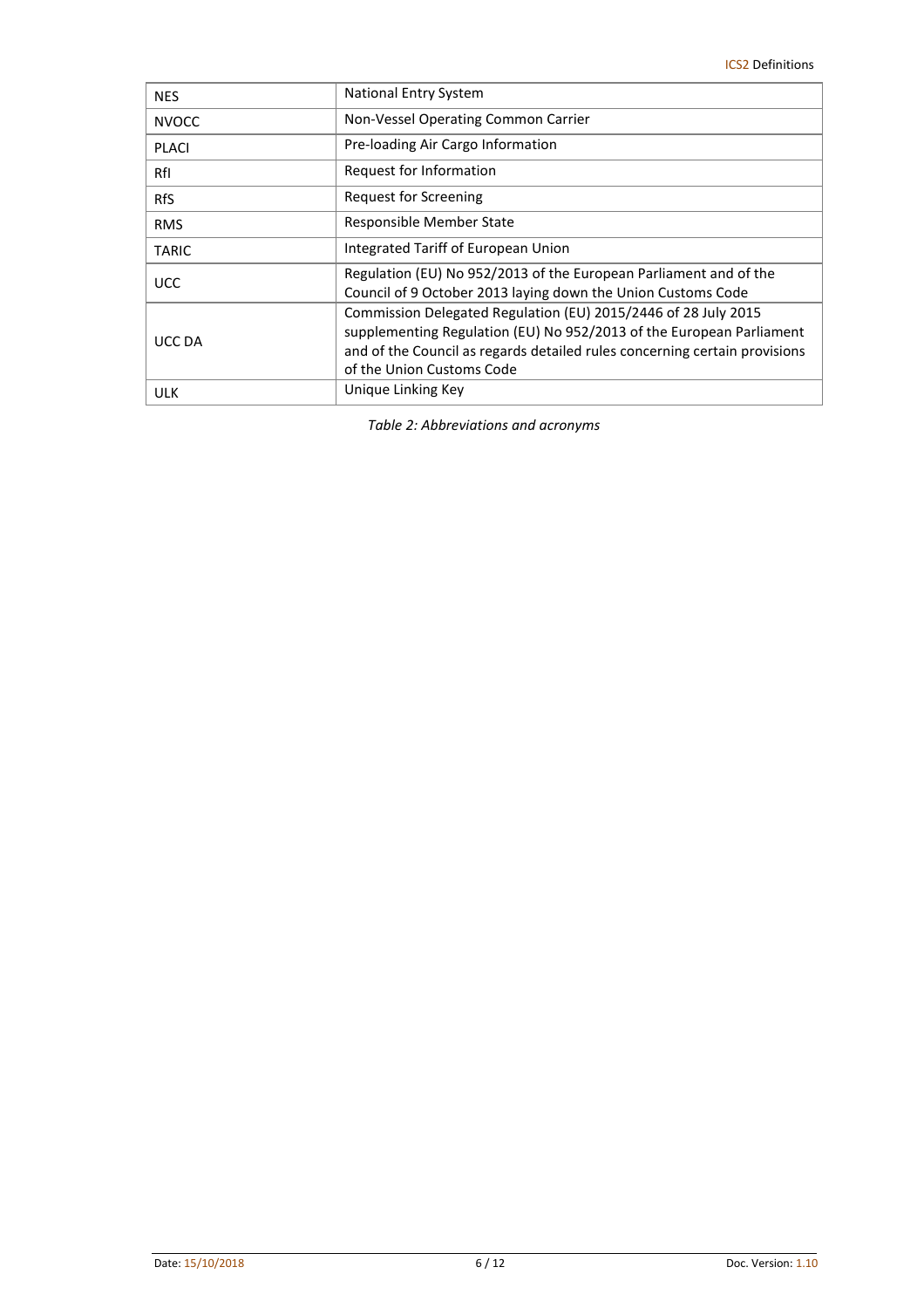### **2 DEFINITIONS**

| Term                          | <b>Definition</b>                                                                                                                                                                                                                                                                                                                                                                                                                                                                                                                                                                                                                                                                                                          |
|-------------------------------|----------------------------------------------------------------------------------------------------------------------------------------------------------------------------------------------------------------------------------------------------------------------------------------------------------------------------------------------------------------------------------------------------------------------------------------------------------------------------------------------------------------------------------------------------------------------------------------------------------------------------------------------------------------------------------------------------------------------------|
| Air pre-loading risk analysis | Air pre-loading risk analysis is a limited security risk analysis by the<br>customs aimed to identify potential risk of (improvised) explosive<br>device entering into the air cargo supply chain posing threat to the<br>civil aviation (aka 'bomb-in-a-box' risk assessment).                                                                                                                                                                                                                                                                                                                                                                                                                                            |
| Air waybill (AWB)             | An air waybill (AWB) is a document issued by a carrier (or his agent)<br>to acknowledge receipt of cargo for shipment. It is a contractual<br>document between the shipper/consignor of goods and the carrier<br>detailing the type, quantity and destination of the goods being<br>carried. The air waybill also serves as a receipt of shipment when<br>the goods are delivered at the contractually determined<br>destination.                                                                                                                                                                                                                                                                                          |
| <b>AEOS</b>                   | Authorised Economic Operator authorised for security and safety.                                                                                                                                                                                                                                                                                                                                                                                                                                                                                                                                                                                                                                                           |
| Bill of Lading (BoL)          | A bill of lading (BoL) is a document issued by a carrier (or his agent)<br>to acknowledge receipt of cargo for shipment. It is a contractual<br>document between the shipper/consignor of goods and the carrier<br>detailing the type, quantity and destination of the goods being<br>carried. The bill of lading also serves as a receipt of shipment when<br>the goods are delivered at the predetermined destination.                                                                                                                                                                                                                                                                                                   |
| Carrier                       | Carrier means in the context of entry, the person who brings the<br>goods, or who assumes responsibility for the carriage of the goods,<br>into the customs territory of the Union. However,<br>(i) in the case of combined transportation, "carrier" means the<br>person who operates the means of transport which, once brought<br>into the customs territory of the Union, moves by itself as an active<br>means of transport;<br>(ii) in the case of maritime or air traffic under a vessel- sharing or<br>contracting arrangement, "carrier" means the person who<br>concludes a contract and issues a bill of lading or air waybill for the<br>actual carriage of the goods into the customs territory of the Union. |
| Complete ENS                  | Complete ENS means an ENS containing all required data<br>particulars required by the legislation per specific mode of<br>transport or business model. Complete ENS can be either<br>represented by a full ENS filing, or all necessary partial ENS filings<br>that together contain all required data particulars.                                                                                                                                                                                                                                                                                                                                                                                                        |
| Do Not Load (DNL)             | Do Not Load (DNL) is a notification communicated by the customs<br>authority of the RMS to the person filing (and the carrier under<br>certain conditions) that the goods concerned shall not be allowed<br>to be loaded on the aircraft or vessel.                                                                                                                                                                                                                                                                                                                                                                                                                                                                        |
| e-Risk analysis               | Electronic risk analysis of ENS data is an initial step of the risk<br>analysis process carried out by RMS. It means electronic application<br>of the entire applicable set of common risk criteria and<br>verification/matching of ENS data against risk information and                                                                                                                                                                                                                                                                                                                                                                                                                                                  |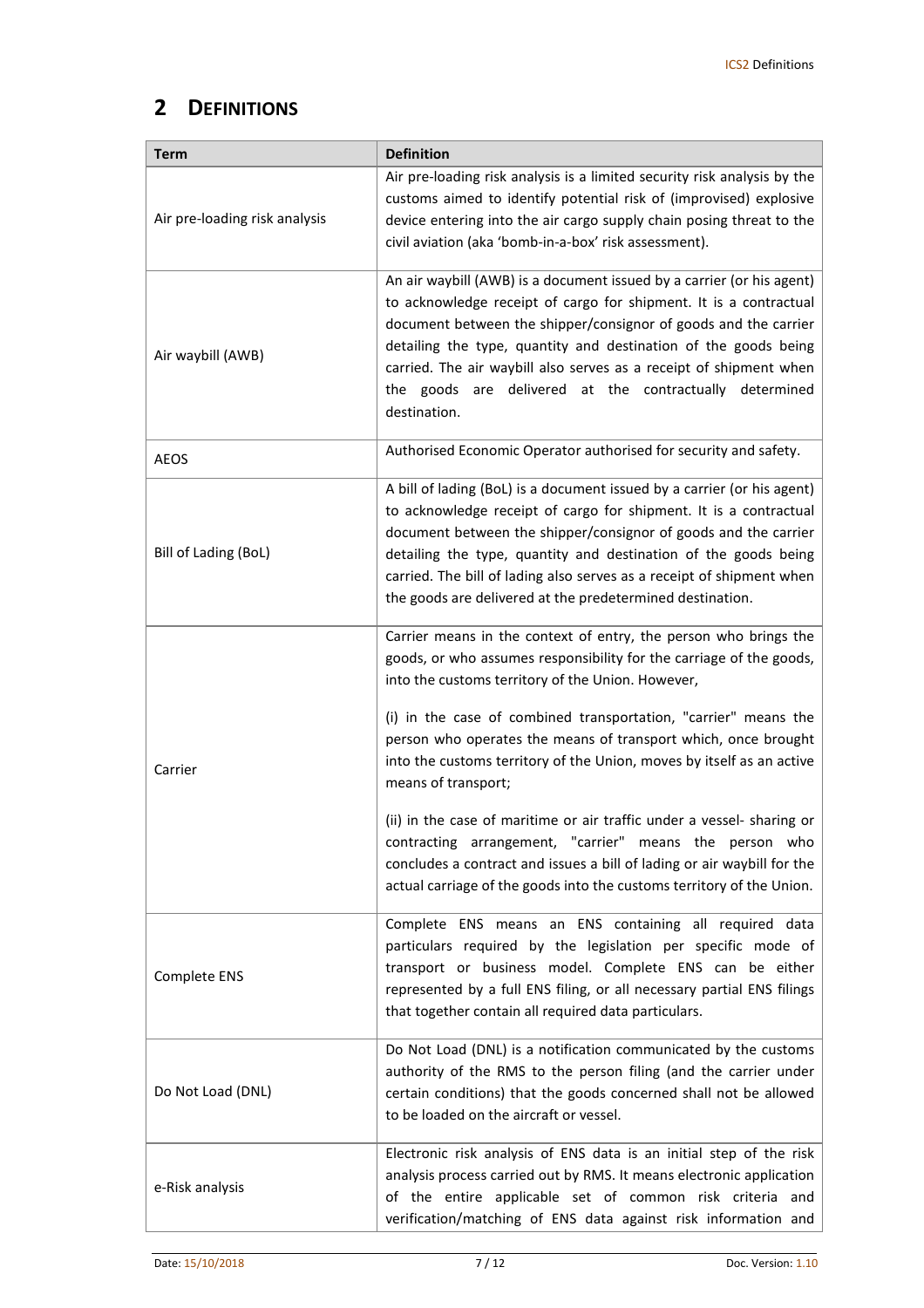|                                        | knowledge of the RMS:                                                                                                                                                                                                                                                                                                                              |
|----------------------------------------|----------------------------------------------------------------------------------------------------------------------------------------------------------------------------------------------------------------------------------------------------------------------------------------------------------------------------------------------------|
|                                        | a) In the context of air cargo security (pre-loading) the scope of e-<br>risk analysis is limited to the minimum data set and applicable<br>common risk criteria for aviation security specific threat ('bomb-in-<br>a-box')                                                                                                                       |
|                                        | b) For the rest of the cases, the scope of e-risk analysis is applicable<br>to the entire set of ENS data and to the applicable common risk<br>criteria for security and safety purposes.                                                                                                                                                          |
|                                        | Electronic screening of ENS data which<br>means electronic<br>verification/matching of ENS data made available to IMS against<br>risk information and knowledge of that Member State and the<br>relevant applicable common risk criteria, in order to contribute to<br>the risk analysis carried out by RMS:                                       |
| e-Screening                            | a) In the context of air cargo security (pre-loading) the scope of e-<br>screening is limited to the minimum data set and contribution to<br>the applicable common risk criteria for aviation security specific<br>threat ('bomb in a box');                                                                                                       |
|                                        | b) For the rest of the cases, the scope of e-screening is applicable to<br>the available data and contribution to the applicable common risk<br>criteria for security and safety purposes.                                                                                                                                                         |
| <b>Entry Summary Declaration (ENS)</b> | Entry Summary Declaration (ENS) means the act whereby a person<br>informs the customs authorities, in the prescribed form and<br>manner and within a specific time-limit, that goods are to be<br>brought into the customs territory of the Union.                                                                                                 |
| <b>ENS dossier</b>                     | The ENS dossier gathers all the different information related to one<br>specific ENS instance. More specifically, it includes the data of the<br>corresponding ENS filings, the ENS status information and any<br>available control results, e-screening results, risk mitigation<br>referrals, risk analysis results and control recommendations. |
| <b>ENS filing</b>                      | ENS filing means either partial or full ENS data set required by the<br>legislation per specific mode of transport or business model.                                                                                                                                                                                                              |
| <b>ENS lifecycle</b>                   | The ENS lifecycle is a term used to reference to the end-to-end<br>process of the ENS statuses, from its filing until the final state of<br>presentation, and where relevant performance of customs controls<br>and documentation of results.                                                                                                      |
| Full risk analysis                     | Full customs security and safety risk analysis covers the entire<br>scope of the customs security and safety risks as defined in the<br>common EU guidelines on the implementation of the respective<br>common risk criteria and standards (classified as EU RESTREINT).                                                                           |
| <b>Full ENS filing</b>                 | A full ENS filing contains all required ENS particulars, as legally<br>defined per mode of transport in UCC DA Annex B.                                                                                                                                                                                                                            |
| Goods shipment                         | The information about buyer and seller within a given house<br>consignment level transaction.                                                                                                                                                                                                                                                      |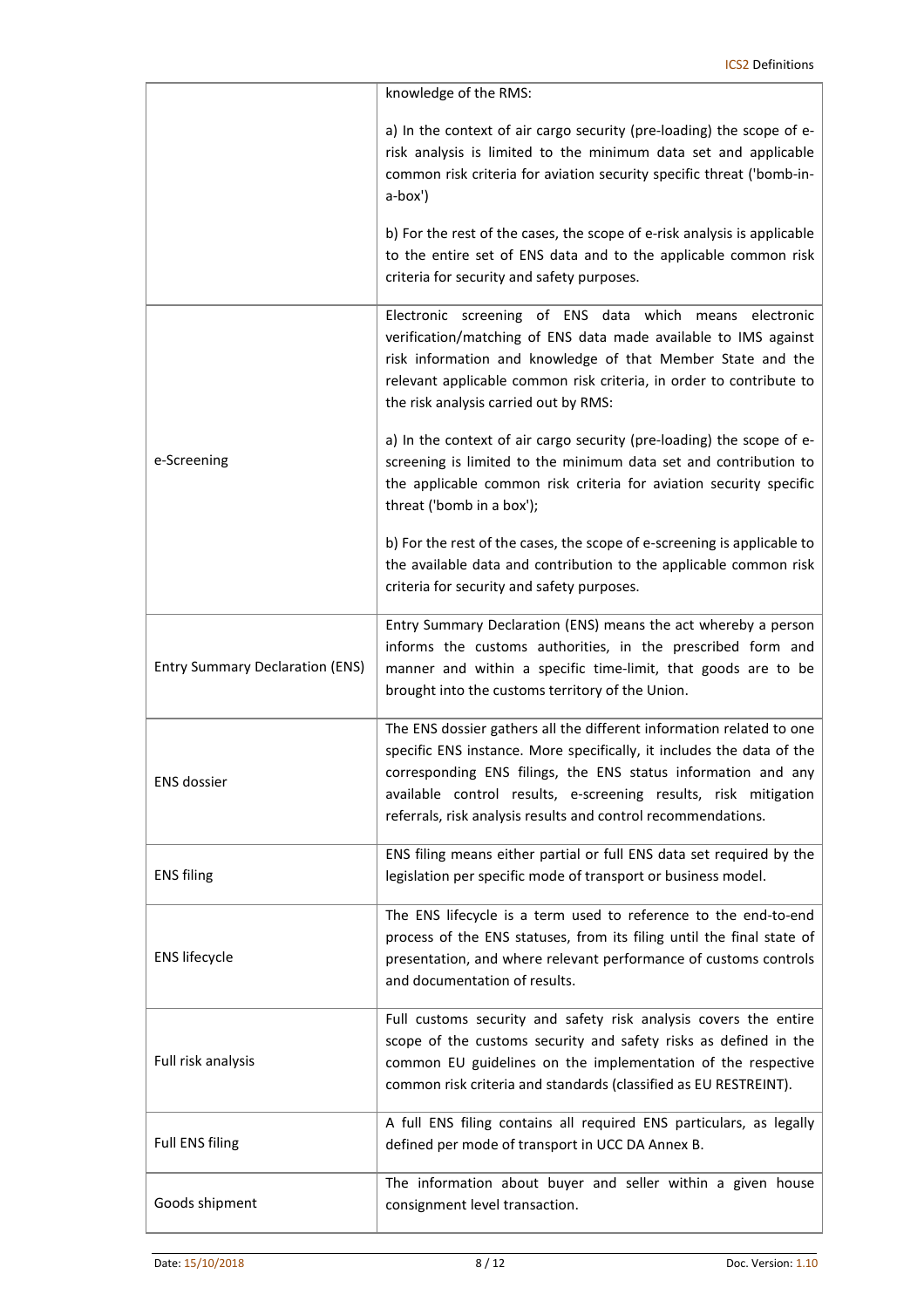| House air waybill (HAWB)                               | A house air waybill (HAWB) is a form of an air waybill that is issued<br>by a freight forwarder, express operator or an agent to its<br>customer.                                                                                                                                                                                                                                                                                                                                                                                                                                                                                                             |
|--------------------------------------------------------|---------------------------------------------------------------------------------------------------------------------------------------------------------------------------------------------------------------------------------------------------------------------------------------------------------------------------------------------------------------------------------------------------------------------------------------------------------------------------------------------------------------------------------------------------------------------------------------------------------------------------------------------------------------|
| House bill of lading (HBoL)                            | A house bill of lading (HBoL) is a bill of lading that is issued by a<br>Non-Vessel Operating Common Carrier (NVOCC) i.e. freight<br>forwarder to its customer.                                                                                                                                                                                                                                                                                                                                                                                                                                                                                               |
| House consignment                                      | In ICS2 this term refers to a created entity based on the information<br>about a consignment from a house level transport contract issued<br>by a freight forwarder, non-vessel operating common carrier or<br>agent to its direct contracting party (customer).                                                                                                                                                                                                                                                                                                                                                                                              |
| House level ENS filing                                 | This is a partial filing which contains information derived from a<br>HAWB, a HboL, or a Postal items declaration, depending on the<br>mode of transport.                                                                                                                                                                                                                                                                                                                                                                                                                                                                                                     |
| High Risk Cargo and Mail<br>Screening (HRCM screening) | High Risk Cargo and Mail Screening (HRCM screening) is a<br>notification communicated by the customs authority of the RMS to<br>the person filing (and the carrier under certain conditions) that the<br>goods concerned shall need to be screened as a high risk cargo and<br>mail, in accordance with the point 6.7.3 of the Annex to<br>Commission Decision C (2010) 774 of 13 April 2010, before being<br>loaded on board of an aircraft bound to the customs territory of the<br>Union.                                                                                                                                                                  |
| Involved Member State (IMS)                            | Involved Member State is a Member State which is obliged to<br>contribute to the risk analysis process of the RMS, notably to check<br>ENS data made available against its national knowledge (i.e.<br>contribution to the risk analysis of the RMS via application of<br>national risk relevant knowledge and relevant common risk criteria<br>in the area of security and safety).<br>An IMS is considered to be a MS that is referenced in the ENS data.<br>In case of air-cargo pre-loading consignments, IMS is considered to<br>be any of the Member States (excluding the RMS), regardless of<br>whether they are directly referenced in the ENS data. |
| Master Air Waybill (MAWB)                              | Master air waybill (MAWB) is a form of an air waybill that is issued<br>by the carrier to its direct contractual party (customer).                                                                                                                                                                                                                                                                                                                                                                                                                                                                                                                            |
| Master Bill of lading (MboL)                           | Master bill of lading (MboL) is a form of a bill of lading that is issued<br>by the carrier to its direct contractual shipper customer.                                                                                                                                                                                                                                                                                                                                                                                                                                                                                                                       |
| Master consignment                                     | In ICS2 this term refers to a created ENS entity based on the<br>information about a consignment from a master level transport<br>contract issued by a carrier to its direct contracting party.                                                                                                                                                                                                                                                                                                                                                                                                                                                               |
| Master level ENS filing                                | This is a partial filing which contains information derived from a<br>MAWB or MboL, depending on the mode of transport.                                                                                                                                                                                                                                                                                                                                                                                                                                                                                                                                       |
| Master Reference Number (MRN)                          | Master Reference Number means the registration number<br>allocated by the competent customs authority to declarations or<br>notifications.                                                                                                                                                                                                                                                                                                                                                                                                                                                                                                                    |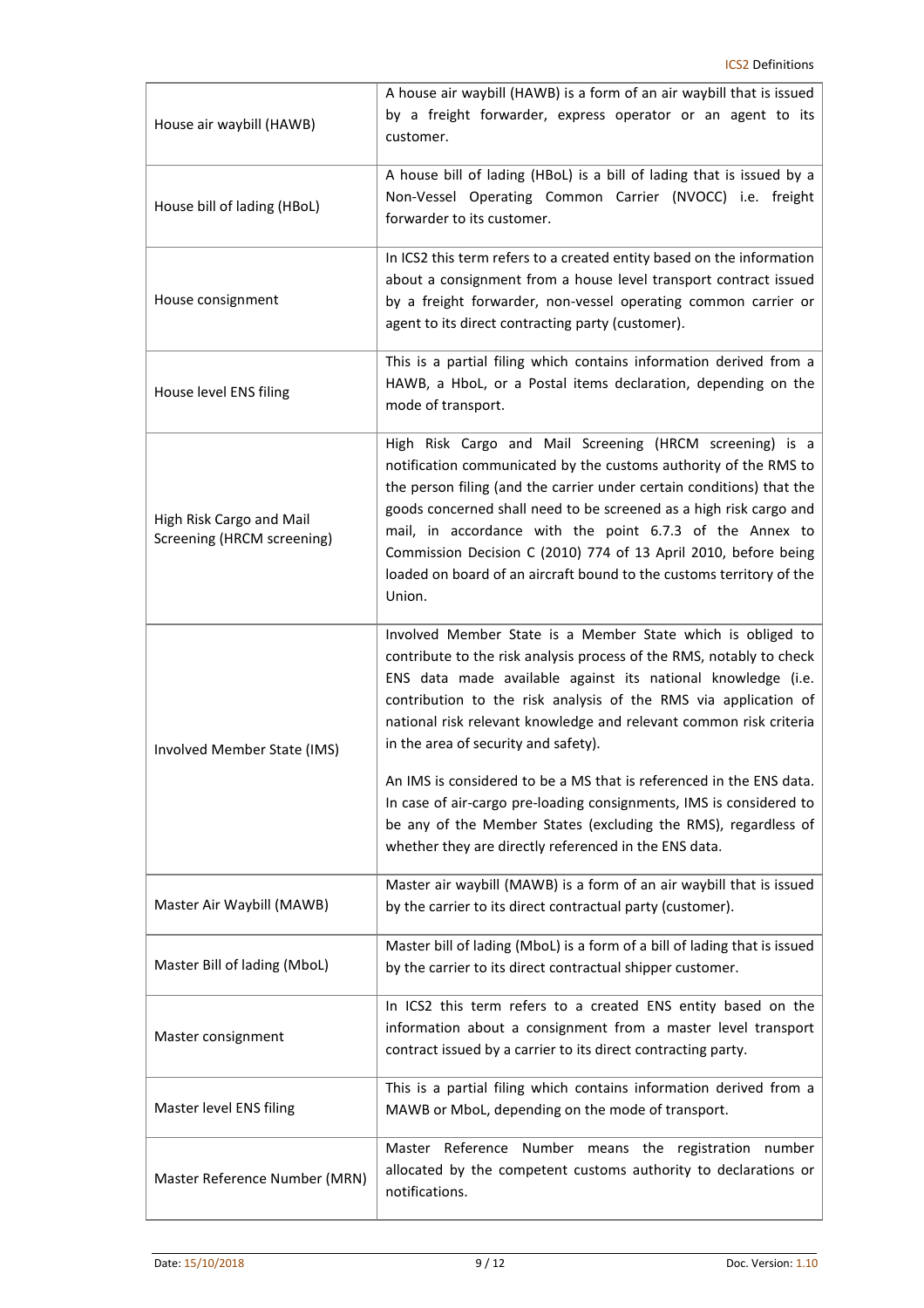| Member State of control       | Member State of control is a country in which the recommended<br>place of control is situated. Recommended place of control (and<br>Member State) is set by the RMS and is part of its final risk analysis<br>result of ENS.<br>Member State of control has a final decision on whether to actually<br>control the goods or not, taking into account the results of risk<br>analysis and control recommendation of the RMS.                                                                                                                                                                                                                                                                                                                                                |
|-------------------------------|----------------------------------------------------------------------------------------------------------------------------------------------------------------------------------------------------------------------------------------------------------------------------------------------------------------------------------------------------------------------------------------------------------------------------------------------------------------------------------------------------------------------------------------------------------------------------------------------------------------------------------------------------------------------------------------------------------------------------------------------------------------------------|
|                               | In maritime and air traffic, in case recommended place of control is<br>situated in the declared office of first entry, however due to<br>diversion of means of transport goods arrive and are presented to<br>another actual office of entry, Member State of office of actual<br>entry assumes the role of the Member State of control.                                                                                                                                                                                                                                                                                                                                                                                                                                  |
| <b>NES</b>                    | NES is a generic name used in this document for the national<br>applications of the Member States that cover the following<br>functionalities: processing of the ENSs at the COFE/SCOE, risk<br>analysis, arrival of means of transport, presentation of goods,<br>control of goods.                                                                                                                                                                                                                                                                                                                                                                                                                                                                                       |
| Person filing                 | Person filing means any person that submits to the customs<br>authority ENS filing in its complete or partial content and other<br>notifications in the prescribed form and manner. This person can be<br>any person that issues bill of lading or air waybill and can be either<br>carrier, NVOCC (i.e. freight forwarder), or any person identified by<br>the legal provisions obliged to submit required particulars of ENS to<br>the customs and can include postal operator, consignee stipulated<br>in the lowest bill of lading. Person filing also includes representative<br>of any of the persons mentioned above that submits the ENS filing<br>in its complete or partial content to the customs authority on<br>behalf of the person that it is representing. |
| <b>PLACI</b>                  | PLACI refers to a specific type of partial ENS filing, which is<br>mandatory required as the minimum dataset $('7+1')$ to be filed as<br>soon as possible prior to loading of the goods onto the aircraft in a<br>third country. It is limited to the air traffic only and covers all goods<br>(i.e. general cargo, express consignments and postal consignments).                                                                                                                                                                                                                                                                                                                                                                                                         |
| PLACI dossier                 | The PLACI dossier gathers all the different information related to<br>one specific air pre-loading PLACI House consignment. More<br>specifically, it includes the relevant data of the corresponding air<br>pre-loading ENS filings, the PLACI House consignment data and any<br>available risk analysis results, e-screening results and risk mitigation<br>referrals.                                                                                                                                                                                                                                                                                                                                                                                                    |
| PLACI House consignment       | In ICS2 this term refers to a created entity based on the information<br>about a house consignment from a minimum data set which is to<br>be lodged as early as possible prior to loading of the consignment<br>onto an aircraft.                                                                                                                                                                                                                                                                                                                                                                                                                                                                                                                                          |
| Request for Information (RfI) | Request for Information (RfI) is a notification communicated by the<br>customs authority of the RMS to the person filing (and the carrier                                                                                                                                                                                                                                                                                                                                                                                                                                                                                                                                                                                                                                  |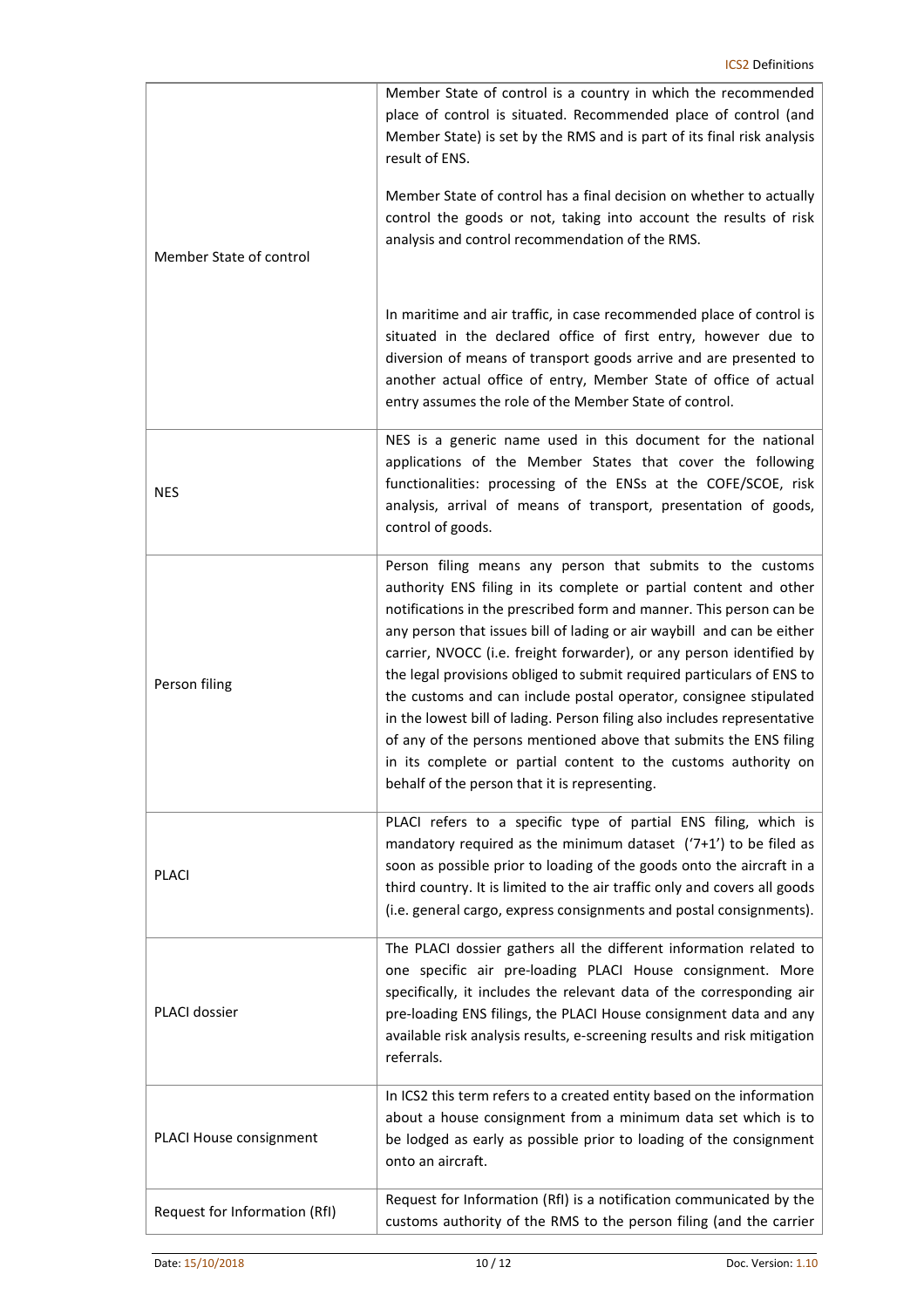|                                | under certain conditions) requesting further information on the<br>particulars of the ENS.                                                                                                                                                                                                                                                                                                                                                                                                                                                                                                                                                                                                                                                                                                                                         |
|--------------------------------|------------------------------------------------------------------------------------------------------------------------------------------------------------------------------------------------------------------------------------------------------------------------------------------------------------------------------------------------------------------------------------------------------------------------------------------------------------------------------------------------------------------------------------------------------------------------------------------------------------------------------------------------------------------------------------------------------------------------------------------------------------------------------------------------------------------------------------|
|                                | Postal items is indivisible mailable entity in respect of which a mail<br>service contractor accepts an obligation to provide postal services<br>(postal items are physically aggregated into the postal receptacle)                                                                                                                                                                                                                                                                                                                                                                                                                                                                                                                                                                                                               |
| Postal item                    | NOTE 1: Indivisible relates here to treatment within the postal<br>system: items should be handled and delivered as an integrated unit<br>and not split into components within the postal system.                                                                                                                                                                                                                                                                                                                                                                                                                                                                                                                                                                                                                                  |
|                                | NOTE 2: Mail items are often qualified according to size, weight,<br>handling or other service characteristics. Examples include letter<br>mail (items), parcel post (items), registered mail (items), etc. Where<br>no such qualification is provided, item should be understood as<br>encompassing any or all types of mail.                                                                                                                                                                                                                                                                                                                                                                                                                                                                                                     |
| Postal receptacle              | Postal receptacle is a physical device which can be used to contain<br>or carry mail so as to assist in its handling or transportation as a<br>unit.                                                                                                                                                                                                                                                                                                                                                                                                                                                                                                                                                                                                                                                                               |
|                                | EXAMPLE: Mailbags, trays, wheeled containers (roller cages), pallet<br>and pallet-based containers and airfreight containers (ULDs).                                                                                                                                                                                                                                                                                                                                                                                                                                                                                                                                                                                                                                                                                               |
| Responsible Member state (RMS) | Responsible Member State is a Member State that has the legal<br>responsibility to ensure that risk analysis is carried out and finalized<br>primarily for security and safety purposes i.e. responsible to make a<br>decision in terms of necessary measures to be taken to mitigate<br>identified risk (e.g. action by the EO, or customs control action at<br>different points of the supply chain).                                                                                                                                                                                                                                                                                                                                                                                                                            |
|                                | The RMS is the MS of the declared customs office of first entry<br>(COFE) to which the ENS filing is addressed.                                                                                                                                                                                                                                                                                                                                                                                                                                                                                                                                                                                                                                                                                                                    |
| Straight bill of lading        | Straight bill of lading is a non-negotiable bill of lading. Under this<br>bill of lading, the shipping company will deliver the shipment to its<br>consignee on presentation of identification. It is also called<br>consignment bill of lading. The bill of lading states that the goods<br>are consigned to a specified person and it is not negotiable. A<br>straight bill of lading is a document in which a seller agrees to use a<br>specific transportation to ship goods to a certain location, and the<br>bill is assigned to a specific party. The straight bill of lading details<br>the type, quality, and quantity of the good. It also serves as the<br>receipt upon arrival at the destination. Because it is assigned to a<br>specific party, it is not negotiable and may not be re-assigned to<br>another party. |
| Unique Linking Key (ULK)       | The Unique Linking Key (ULK) is an automatically generated<br>identifier which is used to associate / link two or more related ENS<br>filings with an objective to compose the complete ENS. The ULK<br>identifier is composed of the relevant data contained in the<br>prescribed ENS data elements, such as carrier's transport document<br>number, carrier's EORI number, number of receptacle etc. The<br>necessary data elements to be used to create the ULK identifier are<br>prescribed for each mode of transport and / or business model<br>separately, and only apply in the case where ENS can be lodged in                                                                                                                                                                                                            |